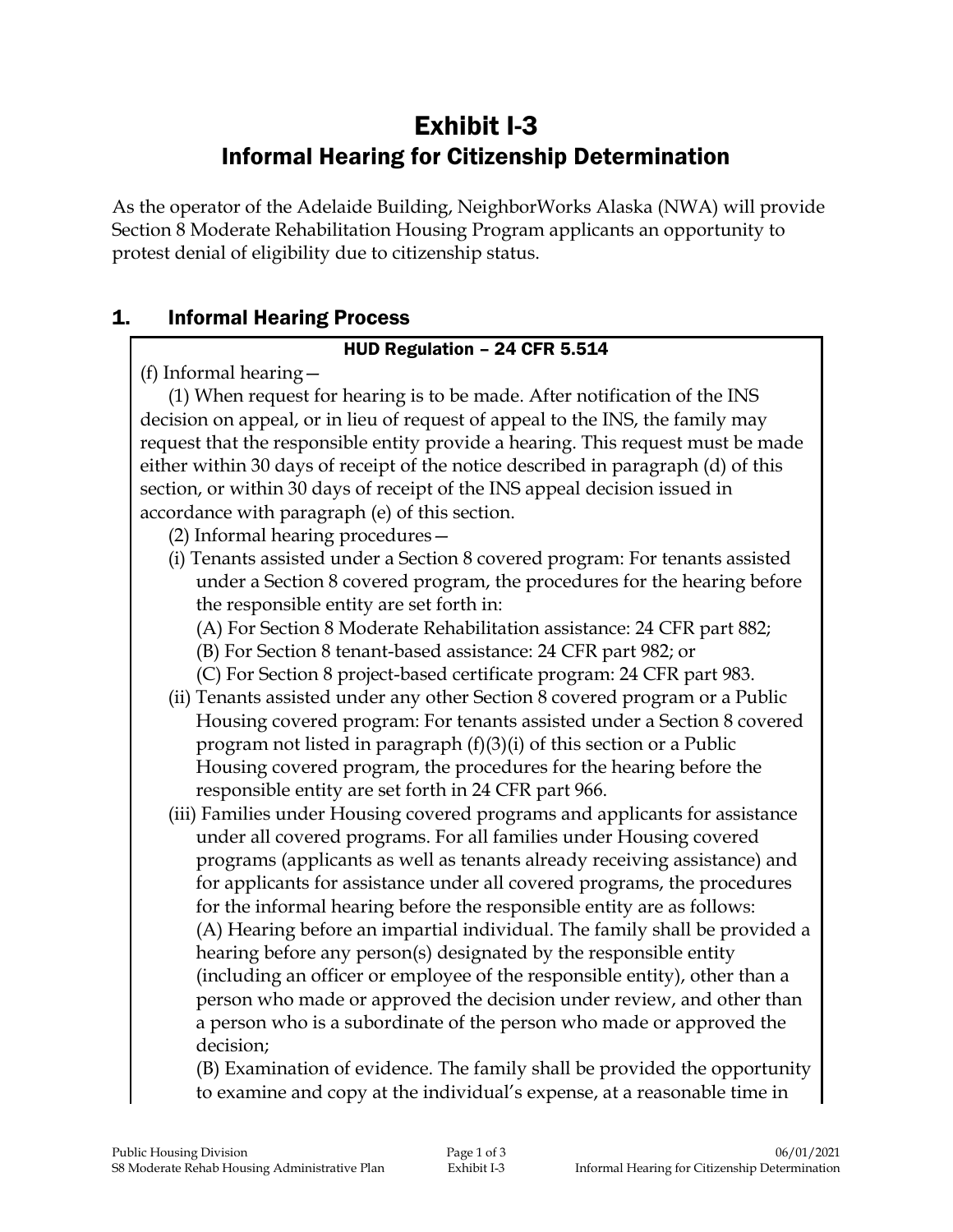advance of the hearing, any documents in the possession of the responsible entity pertaining to the family's eligibility status, or in the possession of the INS (as permitted by INS requirements), including any records and regulations that may be relevant to the hearing;

(C) Presentation of evidence and arguments in support of eligible status. The family shall be provided the opportunity to present evidence and arguments in support of eligible status. Evidence may be considered without regard to admissibility under the rules of evidence applicable to judicial proceedings;

(D) Controverting evidence of the responsible entity. The family shall be provided the opportunity to controvert evidence relied upon by the responsible entity and to confront and cross-examine all witnesses on whose testimony or information the responsible entity relies;

(E) Representation. The family shall be entitled to be represented by an attorney, or other designee, at the family's expense, and to have such person make statements on the family's behalf;

(F) Interpretive services. The family shall be entitled to arrange for an interpreter to attend the hearing, at the expense of the family, or responsible entity, as may be agreed upon by the two parties to the proceeding; and

(G) Hearing to be recorded. The family shall be entitled to have the hearing recorded by audiotape (a transcript of the hearing may, but is not required to, be provided by the responsible entity).

(3) Hearing decision. The responsible entity shall provide the family with a written final decision, based solely on the facts presented at the hearing, within 14 days of the date of the informal hearing. The decision shall state the basis for the decision.

(g) Judicial relief. A decision against a family member, issued in accordance with paragraphs (e) or (f) of this section, does not preclude the family from exercising the right, that may otherwise be available, to seek redress directly through judicial procedures.